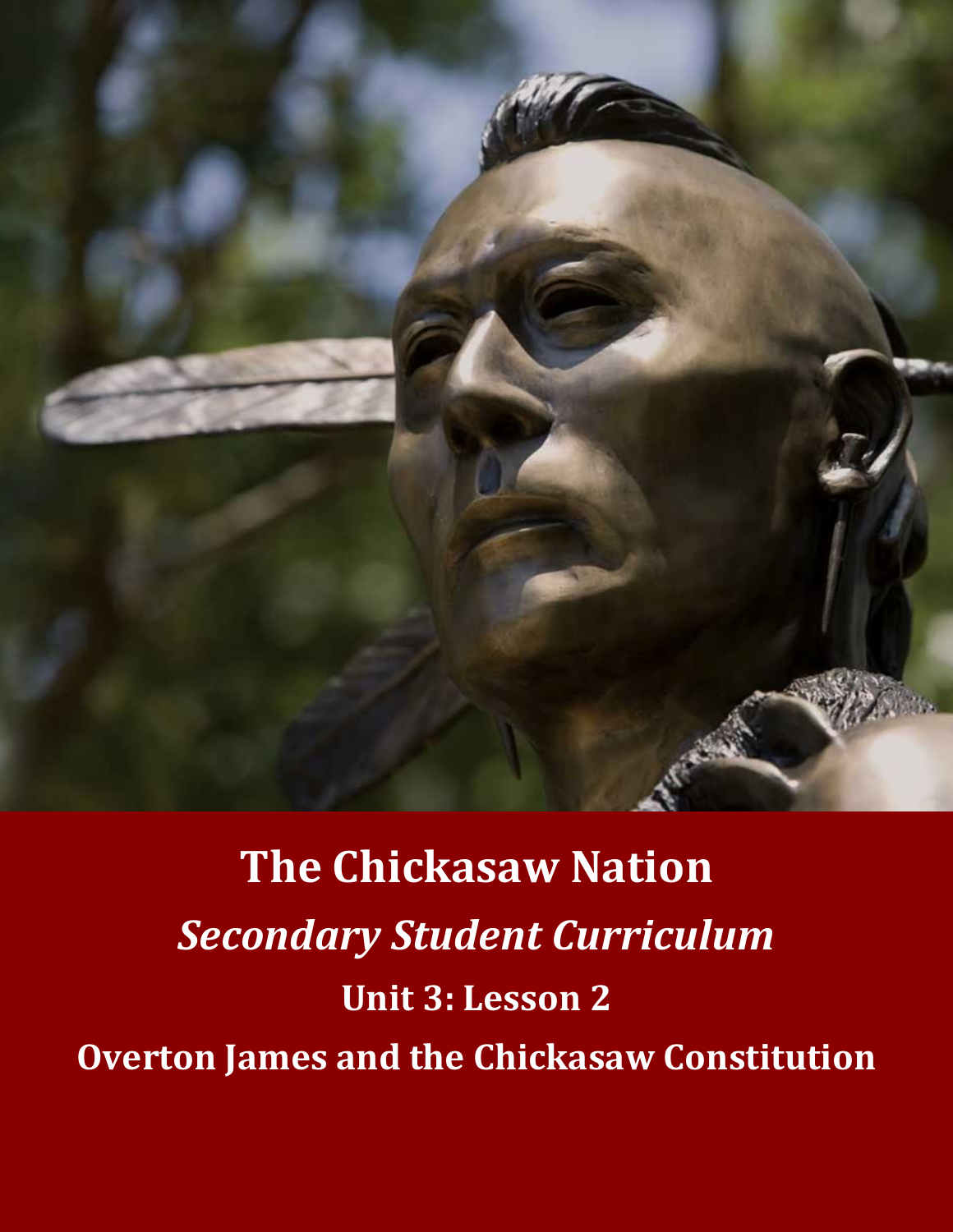# **Table of Contents**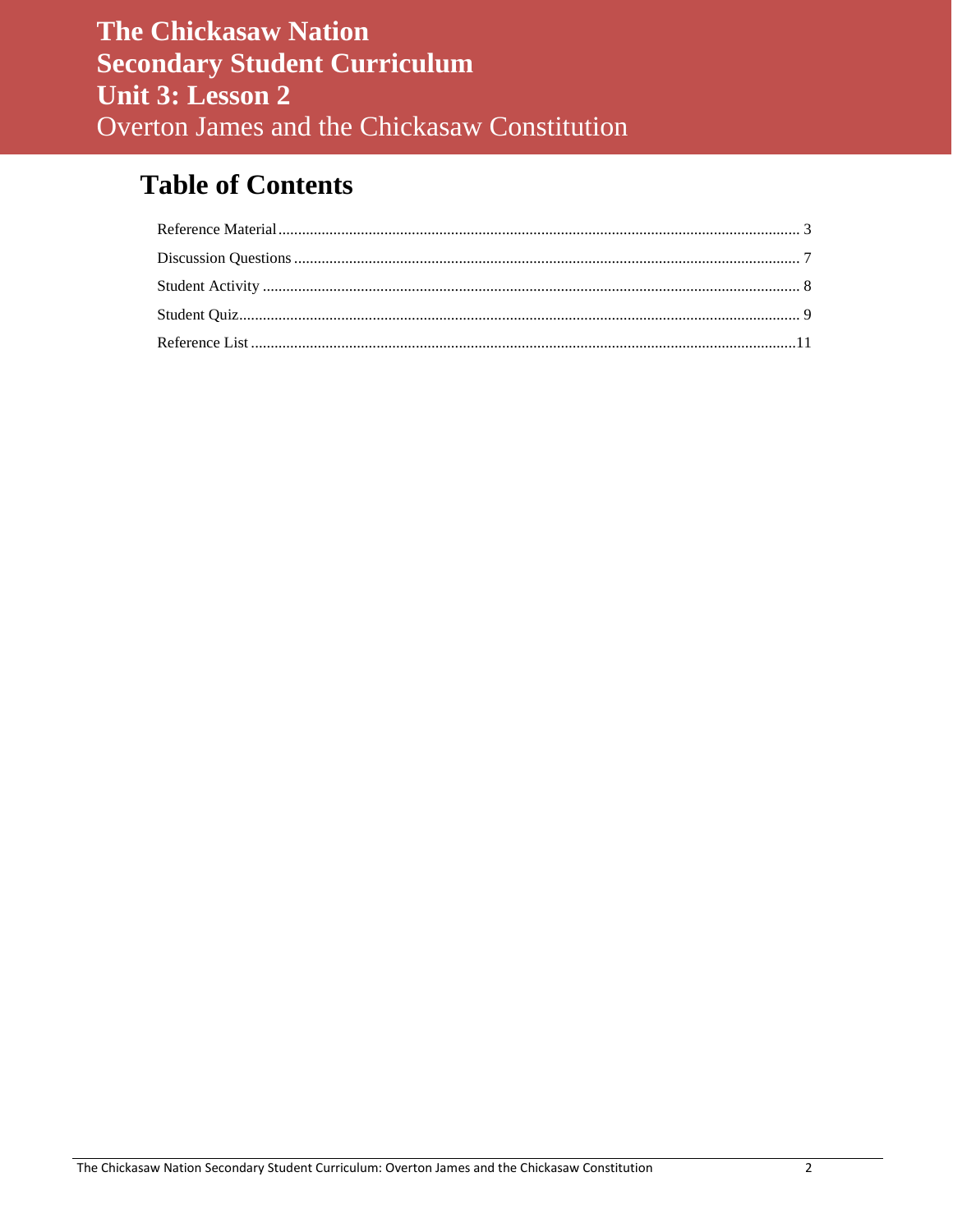#### <span id="page-2-0"></span>**Reference Material**

Tribal leadership has always been an essential part of Chickasaw history, and it has adapted to the ever-changing needs of the tribe over time. Since first contact with the Europeans, the Chickasaws traditional governmental structure of clan systems had been shifting. By the time of Removal in 1837, the Chickasaw people had developed, and were operating under, a code of written laws. However, these laws changed when the Chickasaw Nation became a district within the Choctaw Nation in Indian Territory, where they had to follow the Choctaw Nation's laws. Unhappy with this arrangement, Chickasaw leadership campaigned for separation. This was granted with the signing of the Treaty of 1855.

In 1856, the Chickasaw people gathered at Good Spring (known today as Tishomingo, Oklahoma) on Pennington Creek to draft their own constitution. It provided for a threebranch system of government executive, legislative and judicial. With minor changes over the years, this document served the Chickasaw people well until its dissolution in 1906 in preparation for Oklahoma statehood. From 1906 until 1971,



Figure 1: Gov. James being sworn in at Seeley Chapel in October of 1963

through federal legislation, U.S. presidents appointed Chickasaw Nation governors. These governors were charged with the oversight of tribal land and the closing out of remaining business interests.

More than 100 Chickasaws gathered at Seeley Chapel, a small church outside of Tishomingo, Oklahoma, in October of 1960 in an effort to re-establish control of tribal government. Soon, Seeley Chapel became a meeting place for Chickasaws to gather, discuss their political future and share their culture through language, food and song. It is only fitting that when President John Kennedy appointed Overton James governor of the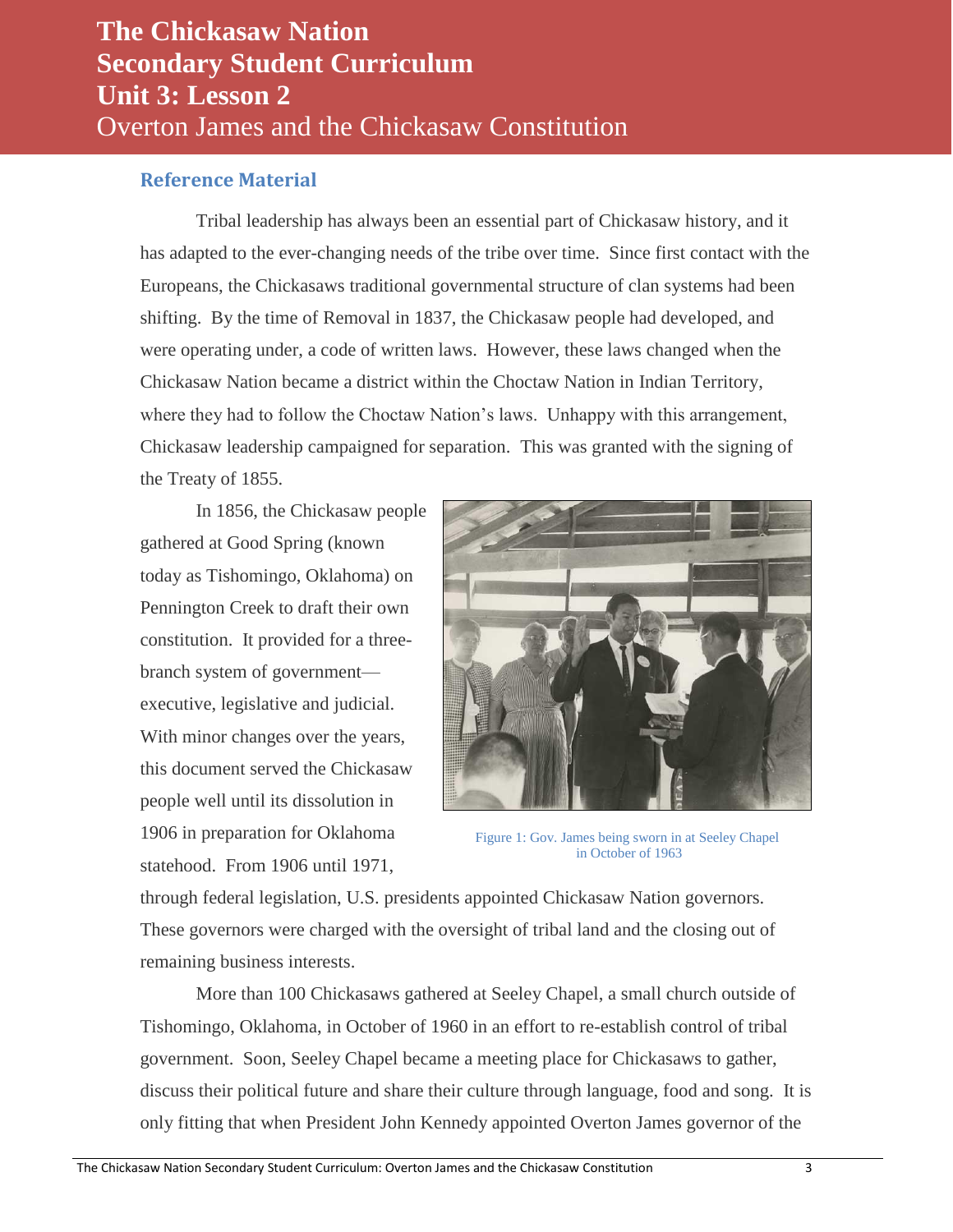Chickasaw Nation in 1963 he take his oath of office there, at Seeley Chapel, where the grassroots movement had begun.



Figure 2: The Chickasaw Motor Inn in Sulphur, OK

Through the self-determination policies of the Nixon administration, the Chickasaws could once again hold official tribal elections. President Nixon believed that the federal government needed to recognize the capacities and insights of Native Americans. After much debate, Congress passed the Indian Self-Determination and Education Assistance Act in 1975.

In 1971, Overton James became the first elected governor of the Chickasaw Nation since Oklahoma statehood in 1907. This was a crucial time period for the Chickasaw

people, and his leadership was vital to the political and cultural resurgence that continues to transform the Chickasaw Nation today. When James became governor, he was the tribe's only employee, and the tribe did not have any of the programs or services that are offered to their citizens today. But that was all about to change.

Gov. James lobbied the Indian Health Service (IHS) and Speaker of the U.S. House of Representatives Carl Albert for better health care, and in 1968, IHS opened a clinic in Tishomingo, Oklahoma, the first health care facility of any kind in the Chickasaw Nation. In 1972, he was instrumental in the purchase of what was then known as the Artesian Hotel. Renamed the Chickasaw Motor Inn, it was the first tribal business owned and operated by the tribe. With appropriate renovations and a new business plan, the Motor Inn quickly became a profit-making venture for the Chickasaw Nation, earning approximately \$100,000 for the tribe in its first year of operation. In the course of his tenure as elected governor, the number of tribal employees grew from about 30 to nearly 200, and tribal revenues increased from \$750,000 to approximately \$11 million.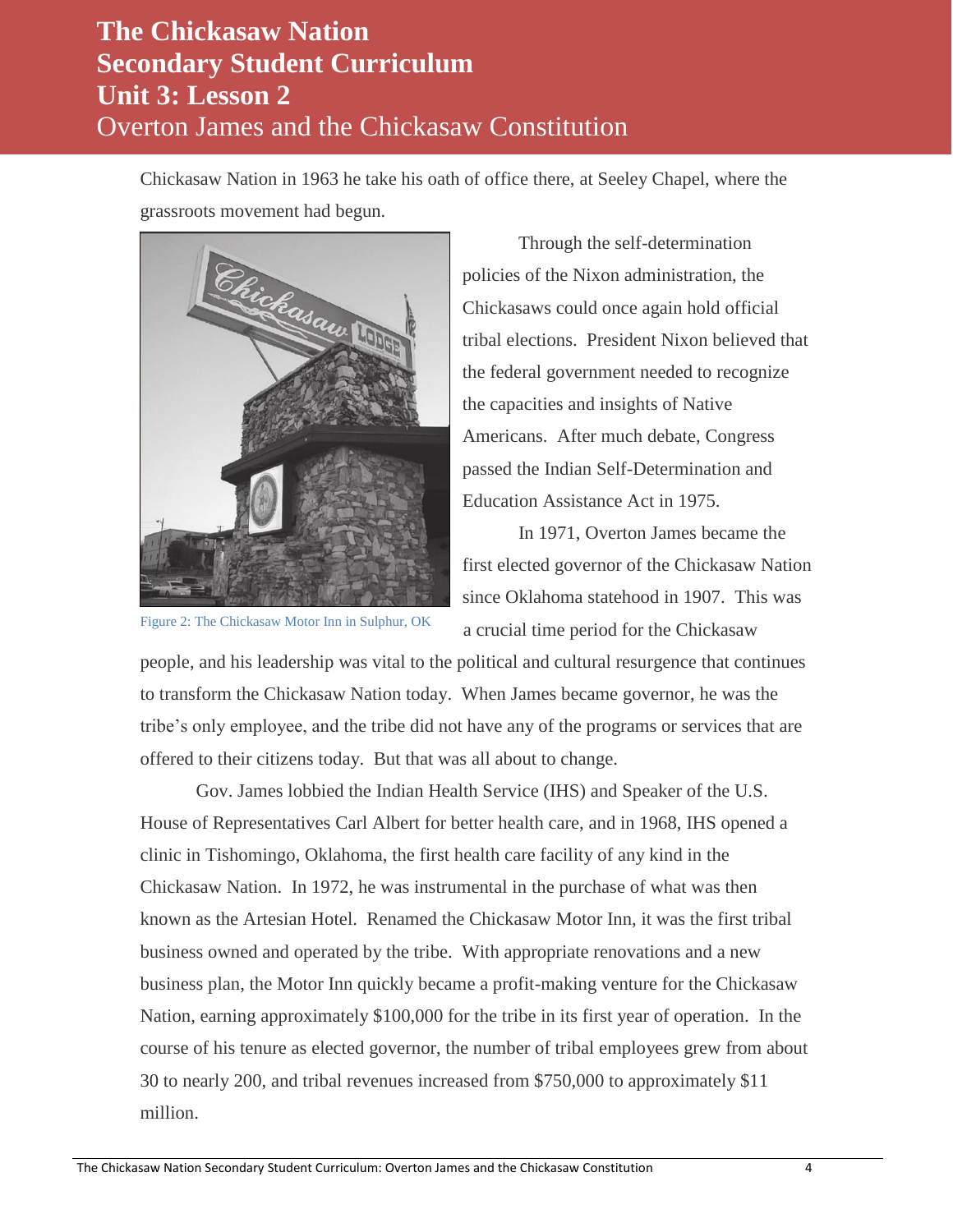During Gov. James' administration, the Chickasaw and Choctaw Nations began work with Cherokee colleagues to pursue legal rights to the Arkansas riverbed—rights which extended to revenues derived from oil and gas development of those lands. That struggle culminated in a U.S. Supreme Court victory in 1970 and—after three more decades of negotiation—a congressionally approved trust settlement.

Gov. James combined service to his own tribe with service to all American Indians. He served five terms as president of the Inter-Tribal Council of the Five Civilized Tribes. He also served as president of the Choctaw-Chickasaw Confederation, chairman of the State Indian Affairs Commission and trustee of the National Indian Athletic Hall of Fame. Additionally, he was a member of the Indian Education Subcommittee of the National Council on Indian Opportunity and a member of the National Congress of American Indians.

During Overton James' time in office, a draft of a new constitution began to be developed in 1979 based on the old 1856 version. In the four years that followed, tribal officials worked tirelessly to revise, update and formulate a constitution to fit the needs of a modern Chickasaw society. This was accomplished with the ratification of an official tribal constitution in August of 1983. Like the original document, the new constitution established a three-branch system of government. The executive department, which is the governor and lieutenant governor; a legislature, which is made up of 13 people called legislators; and a judicial department, which is made up of a supreme court and a district court.

The new constitution included seven fundamental differences. These were: the length of the governor's term, term limits for elected and appointed positions, whether to have a lieutenant governor and if salaries should be set by the legislature or governor, blood quantum requirements for the executive department, the location of the seat of government and the election of tribal judges. With the implementation of the new constitution, Chickasaw sovereignty was taken to a higher level, and the tribe continues to be self-governed today.

Overton James served as governor of the Chickasaw Nation from 1963 to 1987. He passed away on September 16, 2015 at the age of 90. He was the youngest man to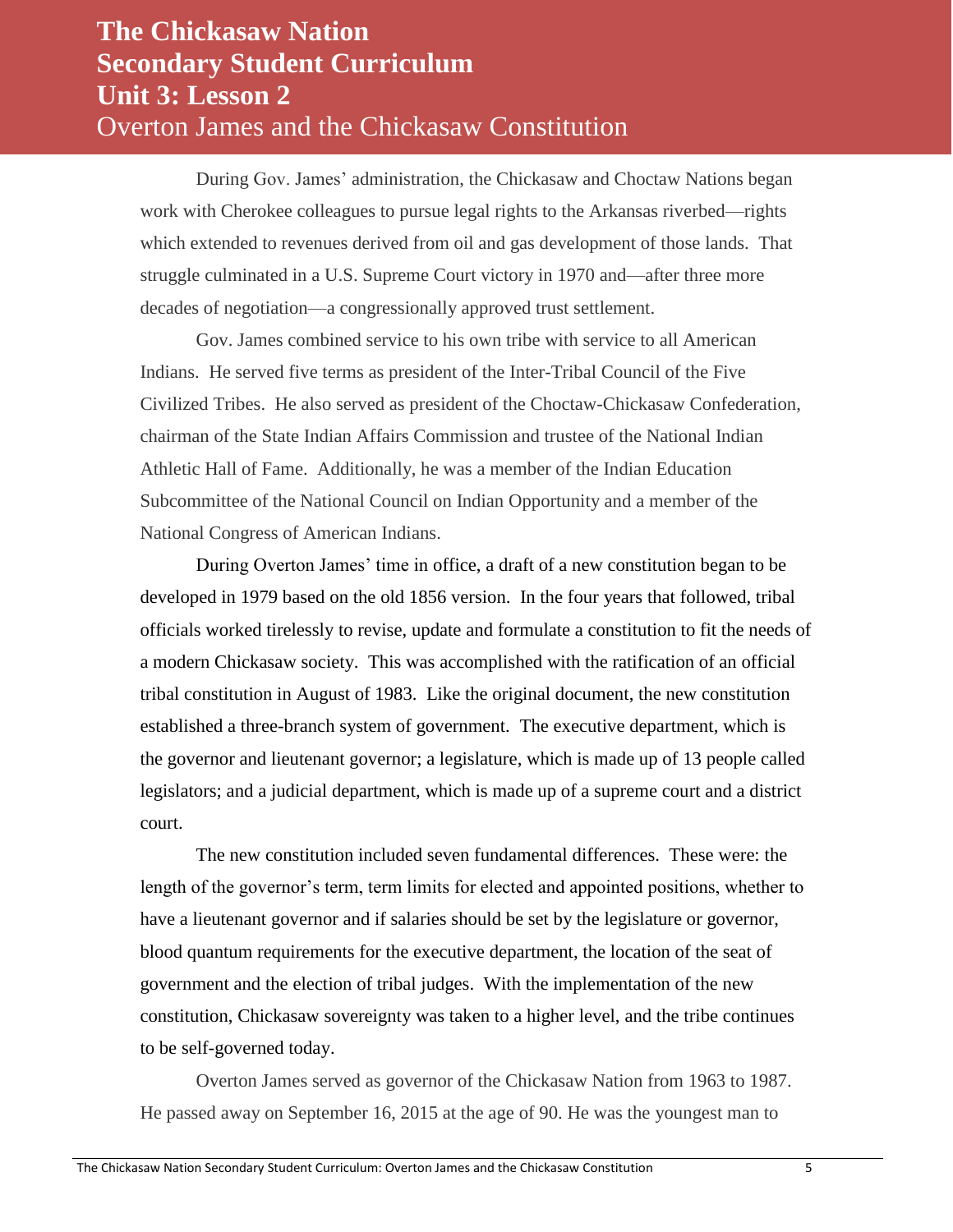serve as governor of the tribe, the first person inducted into the Chickasaw Nation Hall of Fame, and he left an amazing legacy of Chickasaw history behind. The resounding "I bring you greetings from the great unconquered and unconquerable Chickasaw Nation" was his standard greeting at speeches and gatherings. This quote became a traditional greeting and continues to be used to this day.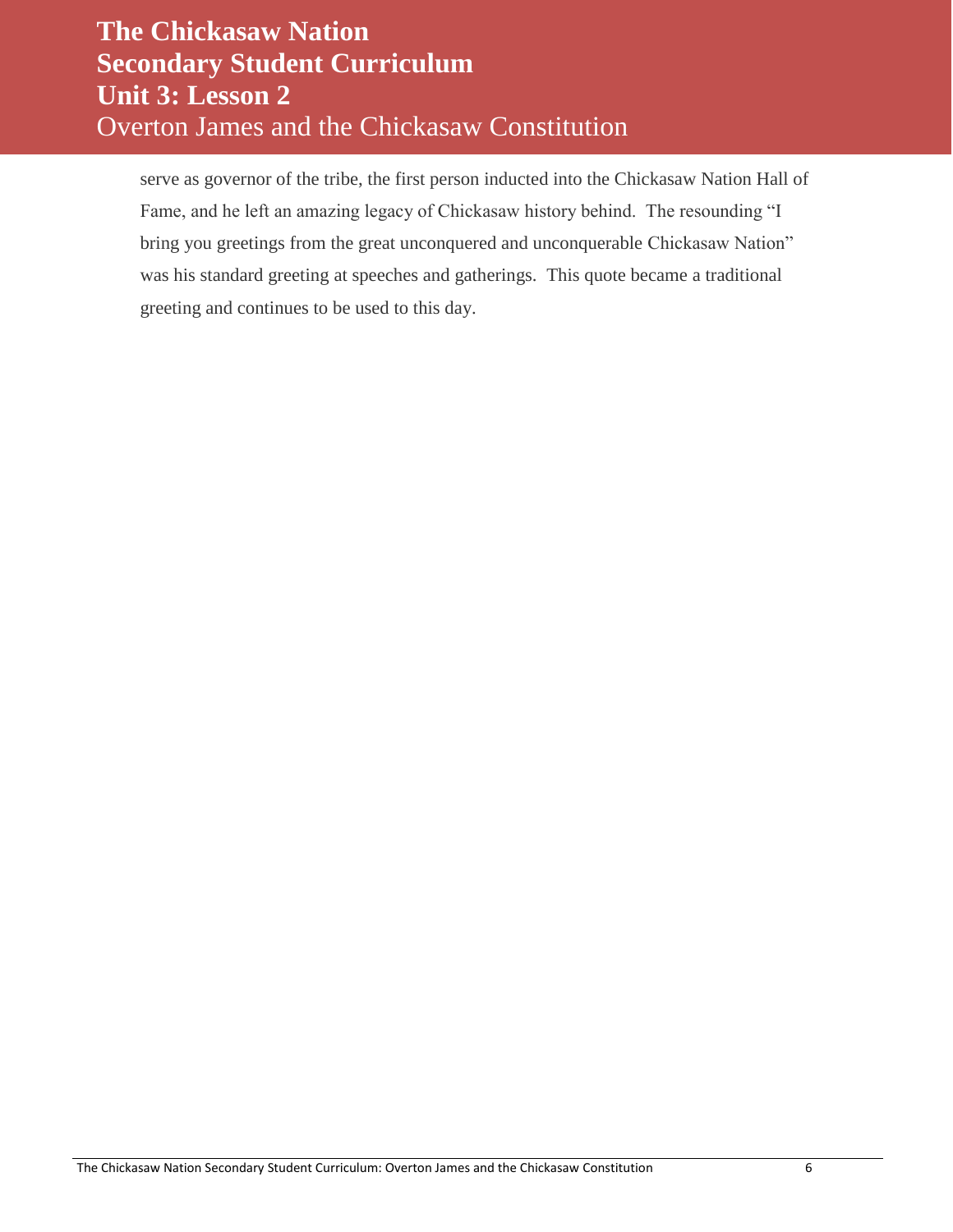#### <span id="page-6-0"></span>**Discussion Questions**

- 1. What impact did the Nixon administration have on the Chickasaw Nation? Be specific.
- 2. Why do you think it was important for the 1856 version of the Chickasaw Constitution to be revised? List some reasons this revision might have been necessary.
- 3. In the lesson, we discussed several tribal and governmental groups. Name some of them, and discuss what they are or were important. (This may take additional research.)
- 4. Discuss the growth of the Chickasaw Nation during Gov. James' time in office. Examine areas such as tribal employment, revenues and anything else you feel is relevant.
- 5. Why do you think it was important that the United States allow tribes to elect their own governors as opposed to them being appointed by the President of the United States?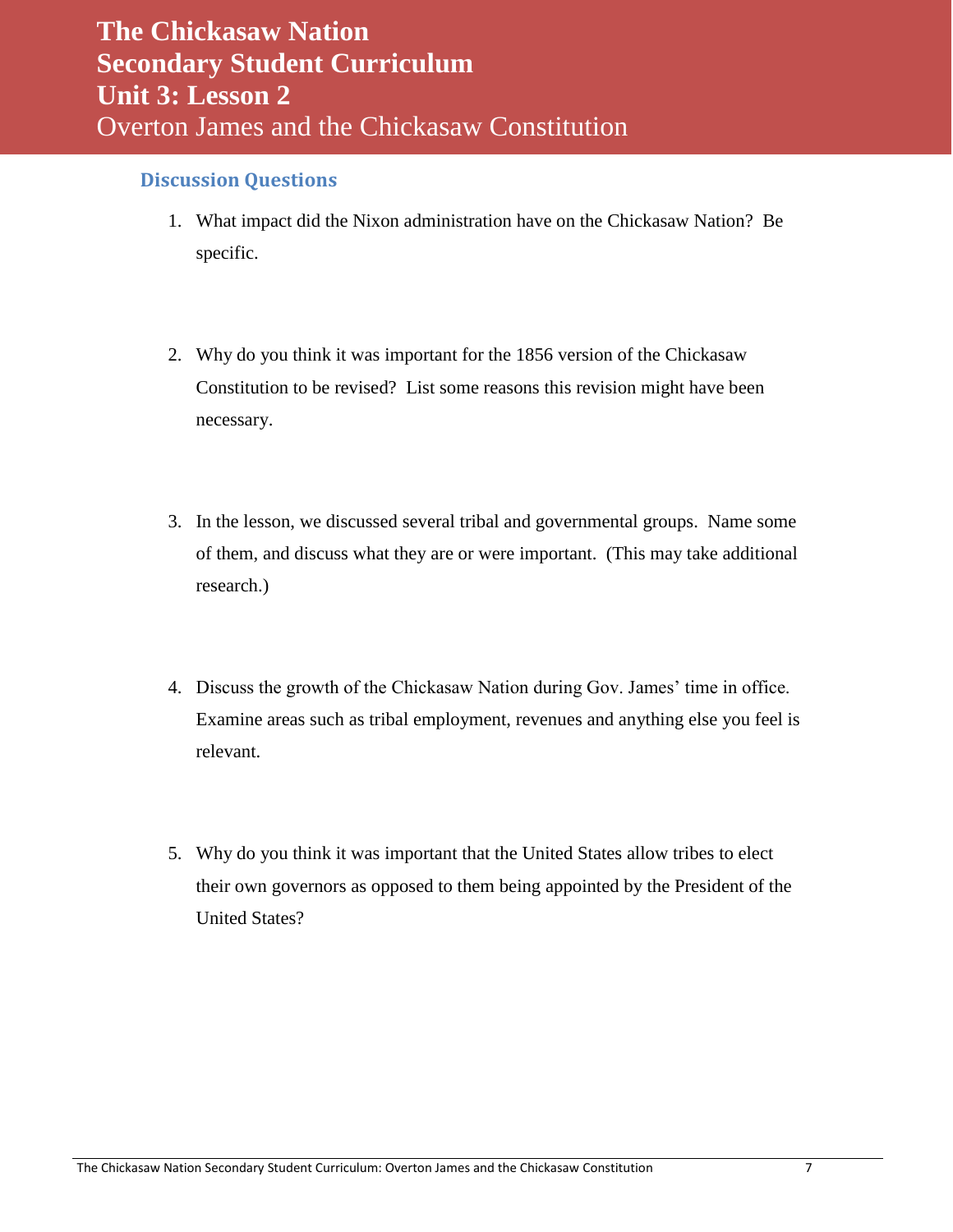#### <span id="page-7-0"></span>**Student Activity**

Solve the cryptogram by discovering which letters in the table are represented by the letters below the lines. W and C have been given to you.



Created by [Puzzlemaker](http://puzzlemaker.discoveryeducation.com/) at DiscoveryEducation.com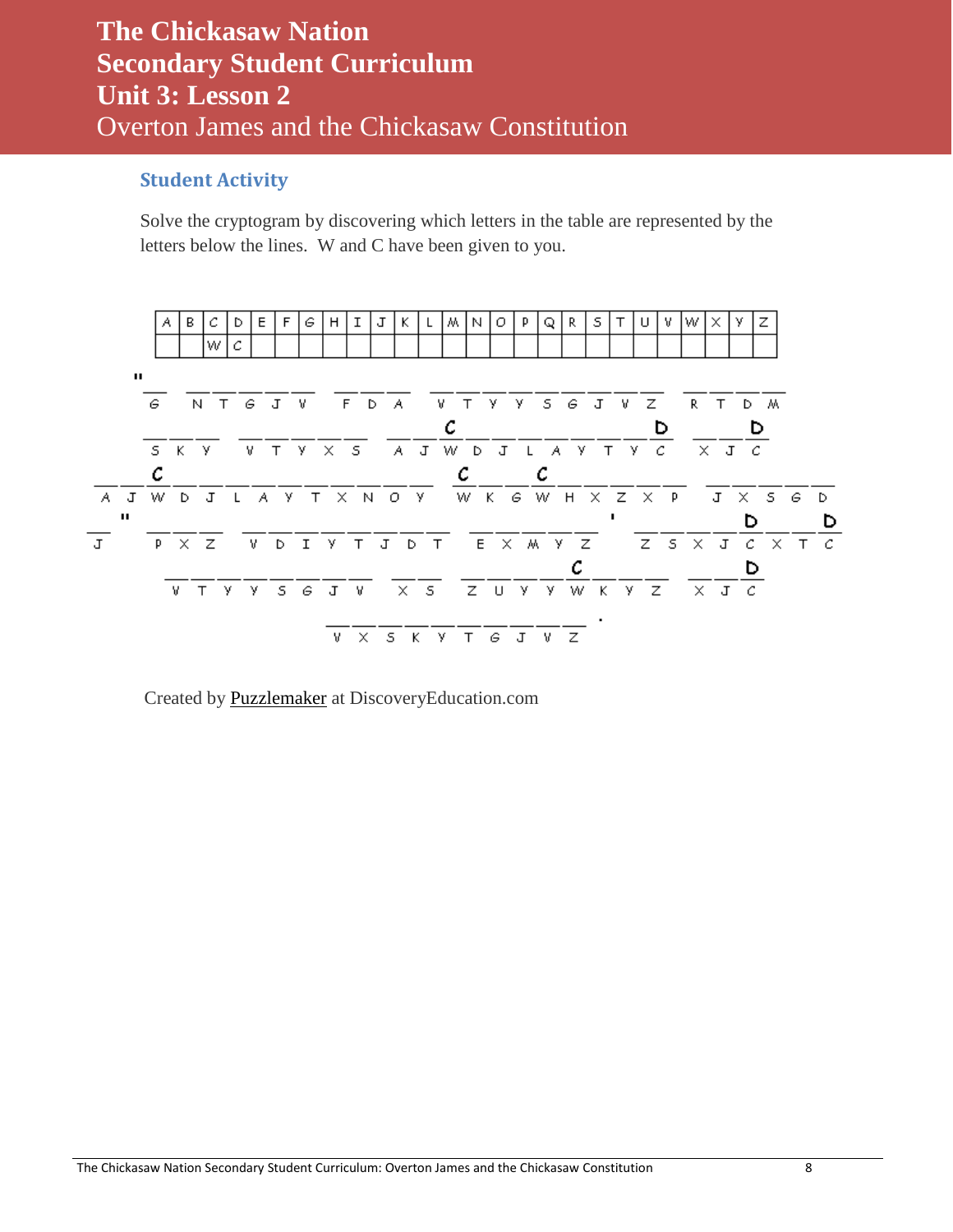#### <span id="page-8-0"></span>**Student Quiz**

- 1. What did the Treaty of 1855 do?
	- a. It authorized the removal of the Chickasaws from their Homeland.
	- b. It granted the Chickasaws a formal separation from the Choctaws.
	- c. It established Ft. Cobb.
	- d. It made it illegal for Native Americans to have tribal governors.
- 2. What document was drafted at Good Spring on Pennington Creek?
	- a. There was no document, it was a tribal gathering.
	- b. The Indian Health Services Act.
	- c. The Treaty of 1855.
	- d. The Chickasaw Constitution of 1856.
- 3. Between 1906 and 1971 who had the authority to appoint Chickasaw governors?
	- a. The President of the United States.
	- b. The Chickasaw people.
	- c. The Choctaw people.
	- d. The Oklahoma people after statehood.
- 4. Which president appointed Governor James?
	- a. Kennedy
	- b. Nixon
	- c. Albert
	- d. Regan
- 5. Who was the first person inducted into the Chickasaw Nation Hall of Fame?
	- a. *Tishominko*
	- b. Overton James
	- c. Carl Albert
	- d. Richard Nixon
- 6. What nation did the Chickasaws reside amongst after their Removal?
	- a. Choctaw
	- b. Shawnee
	- c. Kiowa
	- d. Cherokee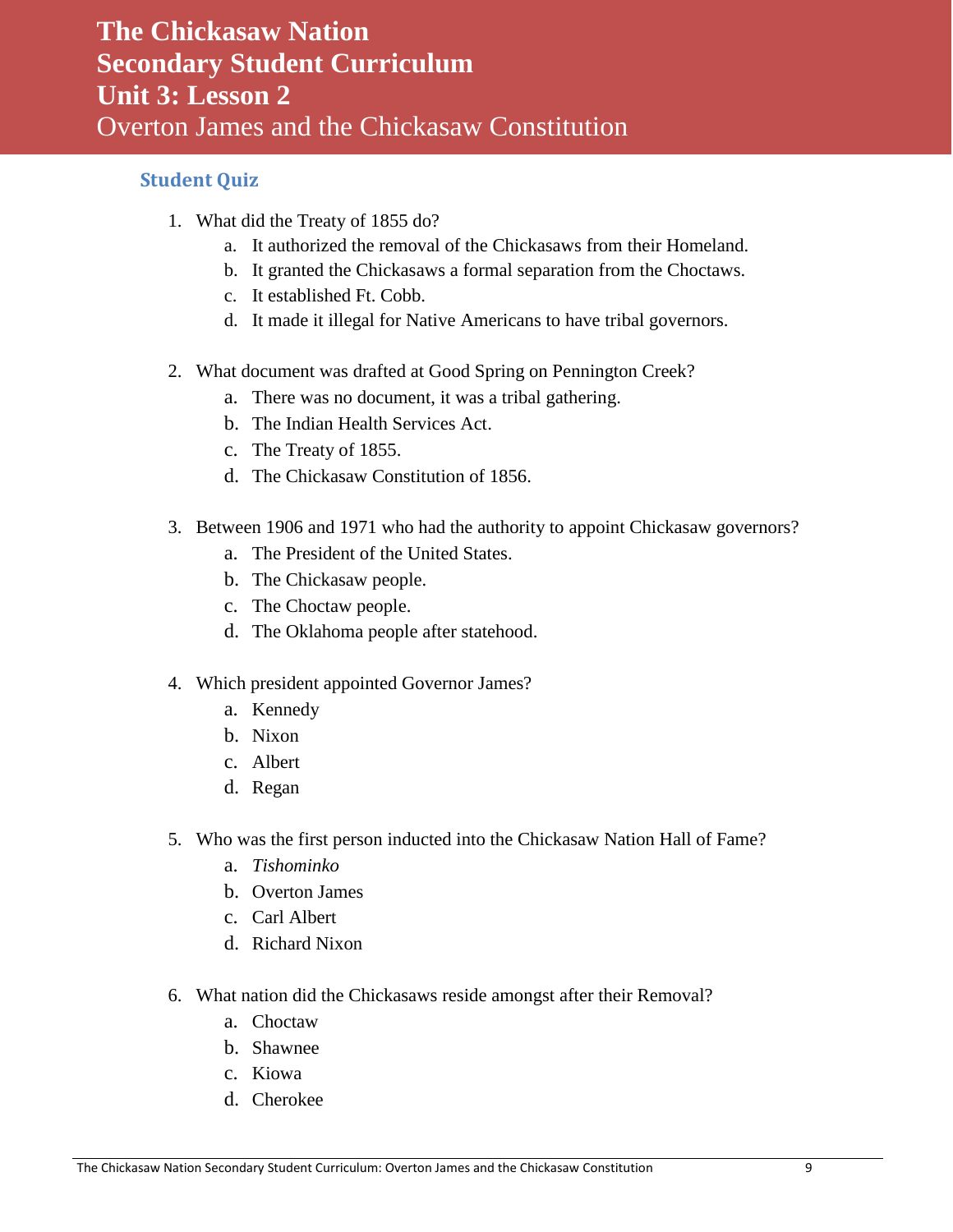- 7. What is Good Spring known as today?
	- a. Ada, Oklahoma
	- b. Oklahoma City, Oklahoma
	- c. Pennington, Oklahoma
	- d. Tishomingo, Oklahoma
- 8. What year did Overton James become the first elected governor of the Chickasaw Nation?
	- a. 1971
	- b. 1963
	- c. 1907
	- d. 1968
- 9. What was the name of the first business the Chickasaw Nation owned and operated?
	- a. The Chickasaw Cultural Center
	- b. Council House Museum
	- c. Chickasaw Motor Inn
	- d. Bedré Chocolates
- 10. What important piece of law was rewritten while Gov. James was in office?
	- a. The United States Constitution
	- b. The Chickasaw Constitution
	- c. There were no laws rewritten during this time.
	- d. Women were given the right to vote.